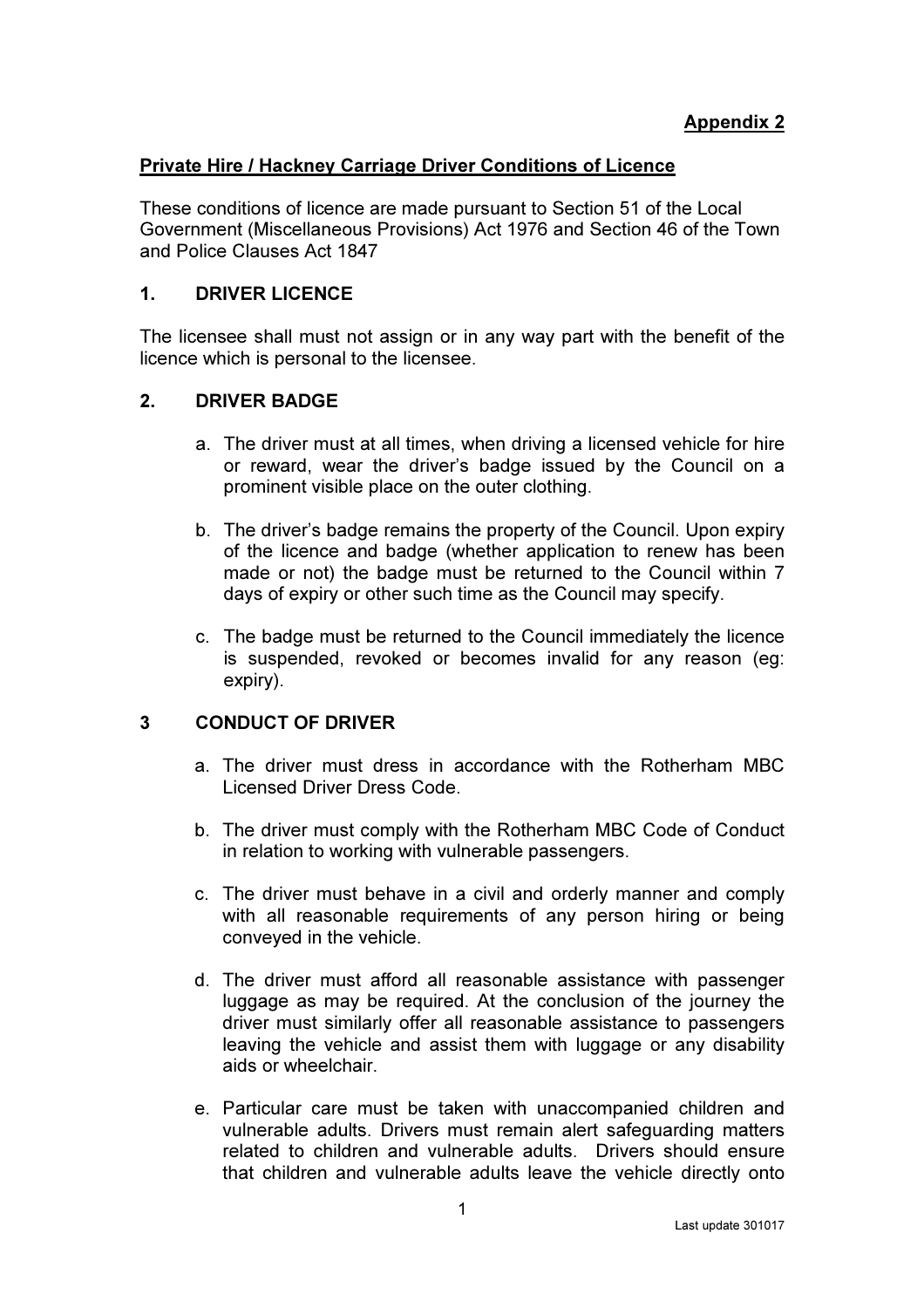the kerb and immediately outside their destination (if it is safe and legal to do so).

- f. The driver must take all reasonable steps to ensure the safety of passengers entering or conveyed in or alighting from the vehicle, especially those passengers with a disability – see 4 below.
- g. The driver must not smoke tobacco or like substance in the vehicle at any time as provided by the Health Act 2006.
- h. The driver must not, without the express consent of the hirer, drink or eat in the vehicle (water may be drunk) or play any radio or sound reproducing instrument or equipment in the vehicle other than for the sending or receiving messages in connection with the operation of the vehicle.
- i. The driver must at all times when driving a licensed vehicle ensure that such vehicle is maintained in a roadworthy and clean condition.
- j. The driver of a licensed vehicle must ensure that none of the markings / signs / notices that are required to be displayed on the vehicle become concealed from public view or be so damaged or defaced that any figure or material particular is rendered illegible.
- k. The driver of a private hire vehicle must if he/she is aware that the vehicle has been hired to be in attendance at an appointed time and place or he/she has otherwise been instructed by the operator or proprietor of the vehicle to be in attendance at an appointed time and place punctually attend at the appointed time and place unless delayed or prevented by sufficient cause.
- l. The use of scanner equipment is prohibited.
- m. The driver of a wheelchair accessible vehicle is required to hold a Driving Standards Agency (DSA) Wheelchair Assessment **Certificate**
- n. Where there is a reasonable cause to believe that there is a need to assess a licence holders English language literacy and numeracy skills because of a substantiated complaint, or an expressed concern from an identified person, an authorised officer may require, in writing, a licensed driver to undertake such testing at his/her own expense. A reasonable time scale up to 3 months will be set for the test to be successfully undertaken at a place designated by the council. If unsuccessful, or there is a failure to attend, the licence of the driver may be suspended and consideration given to its revocation.
- o. During the lifetime of a drivers licence, an authorised officer of the Council may require a licence holder to undertake reasonable and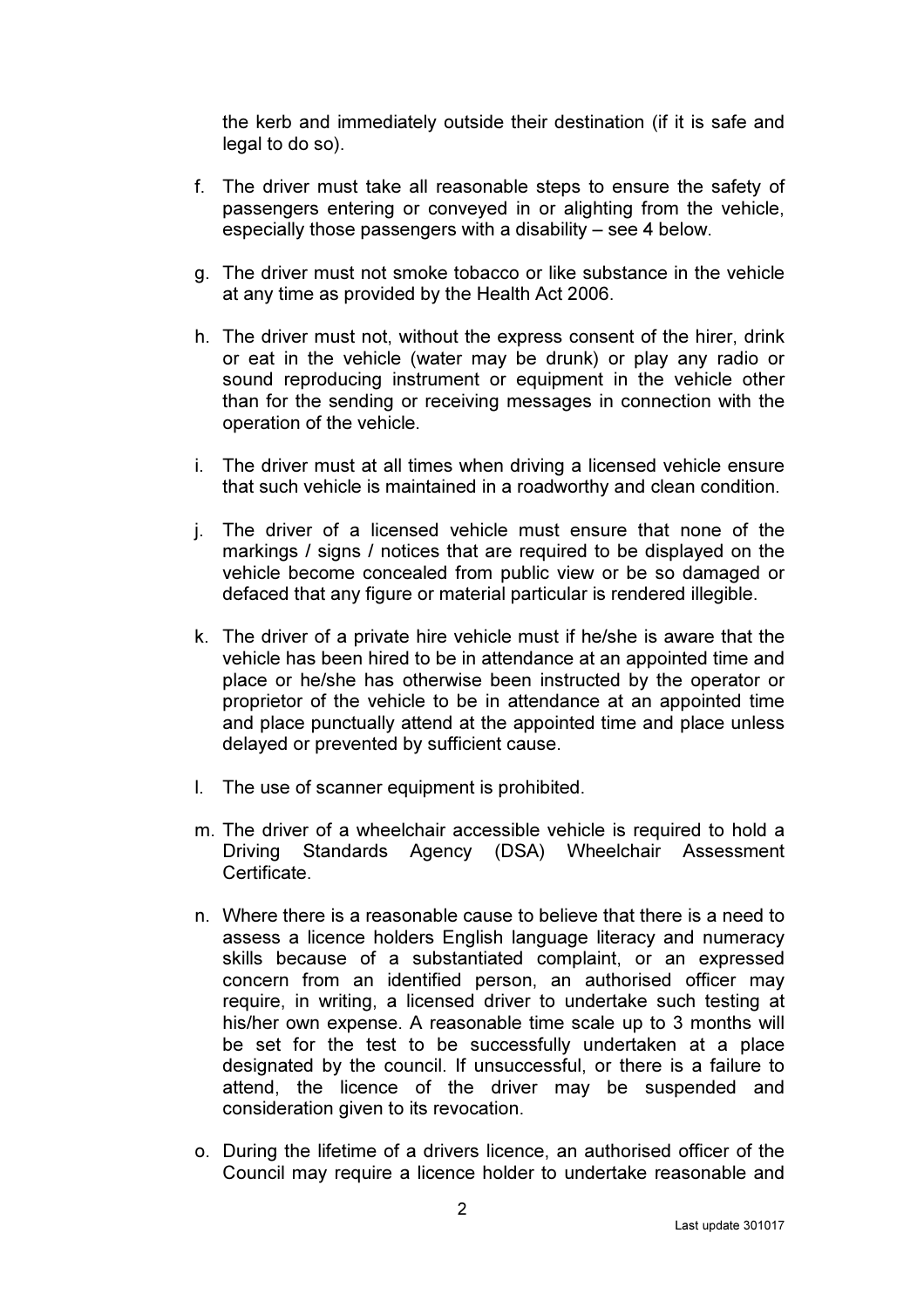appropriate training to meet these expectations and requirements. Such a requirement would be in writing. A reasonable time scale of up to 3 months will be set for the training to be successfully undertaken at a place designated by the Council. If there is a refusal or failure to attend, or the licensed driver does not meaningfully participate in the training or attain the training accreditation the licence may be suspended and consideration given to its revocation. The cost of such training will be borne by the licence holder.

- p. Drivers must undertake an inspection of any vehicle that they are driving whilst working as a private hire / hackney carriage driver. This inspection must be undertaken at least daily and before the first carriage of fare paying passengers in the vehicle whilst it is being driven by the licence holder. The checks to be carried out by the driver must include all vehicle maintenance items listed in the annex to the Highway Code entitled 'vehicle maintenance, safety and security'. In addition, a check must be made to ensure that all signage and notices that are required by Rotherham MBC licensing conditions are appropriately fixed / attached to the vehicle. A record must be made by the driver to confirm that the checks have been undertaken, this record must be available for inspection by an authorised officer of the council.
- q. The driver must ensure that the vehicle's taxi camera system is operational at all times that the vehicle is being used as a licensed vehicle (i.e. for the carriage of fare paying passengers). The system does not need to be operational during other times (for example when being used for domestic purposes).

Video recording must be active at all times. Audio recording must be active whenever an unaccompanied child (i.e. under 18) or vulnerable adult is being carried in the vehicle.

In addition, audio recording must be activated by the driver at any time where the driver and customer are involved in a dispute or the driver feels threatened by the behaviour of a passenger.

The driver must not tamper or otherwise interfere with the system or the footage that is contained within it (nor must the driver allow the system to be tampered or interfered with my any person that does not have the council's express authority to do so), except as would be expected in order to operate the system in accordance with the manufacturers directions.

### 4 FARES AND FARECARDS

a. The driver of a private hire vehicle must ensure that a notice is visibly displayed for the benefit of passengers to the effect that in the absence of a published fare scale, the fare should be agreed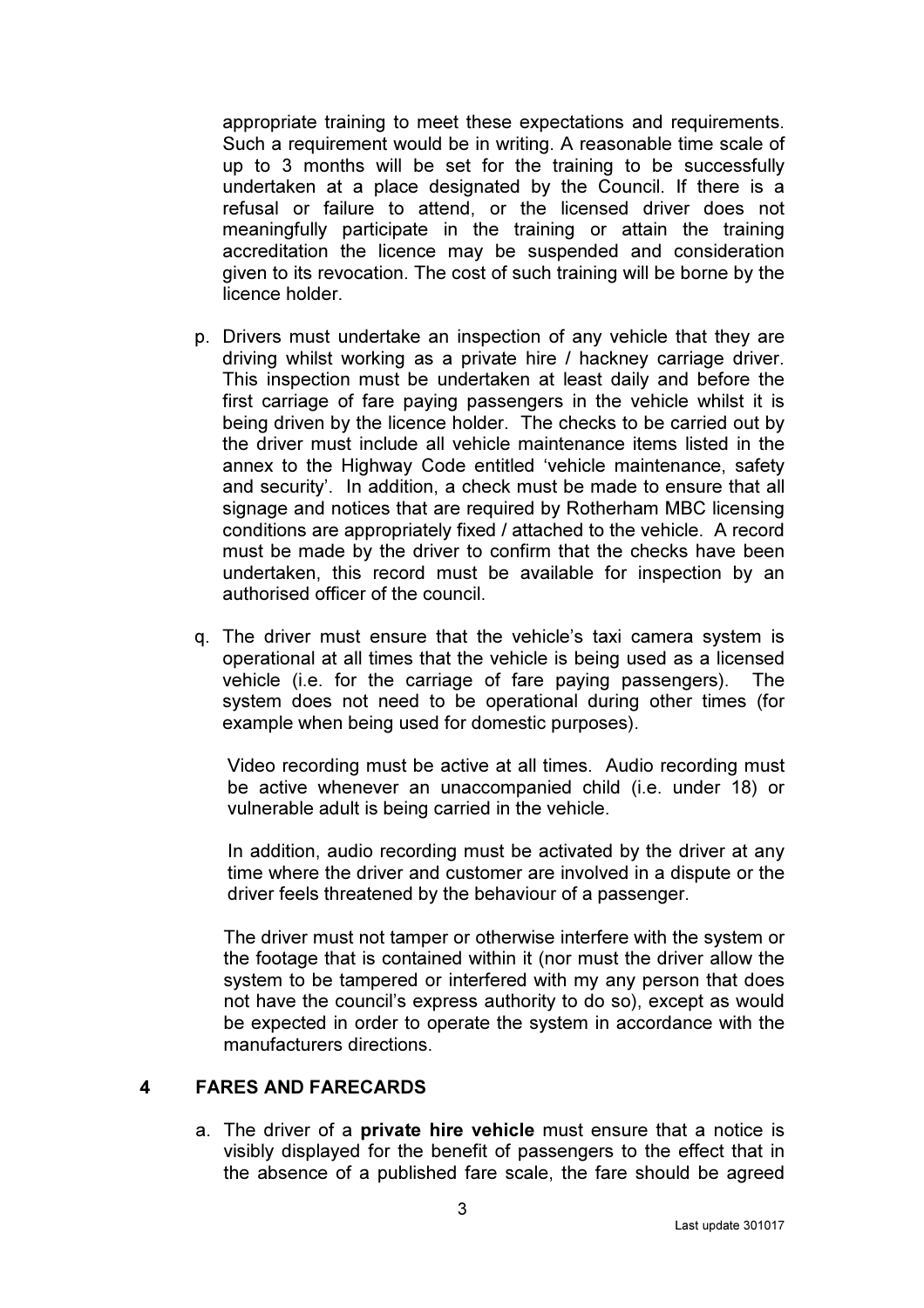between passenger(s) and driver before commencement of the journey. When a fare scale is used that fare scale must be displayed and must be a similar size to the fare cards carried by Hackney Carriages and must give an accurate reflection of the charge, including any specific additions (i.e. Bank Holiday and after midnight loading) the customer may be expected to pay.

- b. The driver must not, if driving a licensed vehicle fitted with a taximeter, cause the fare recorded thereon to be cancelled or concealed until the hirer has had the opportunity of examining it and has paid the fare.
- c. The driver must not demand from any hirer of a private hire vehicle a fare in excess of any previously agreed for that hiring between the hirer and the operator or if the vehicle is fitted with a taximeter and there has been no previous agreement as to the fare, the fare shown on the face of the taximeter.
- d. The driver must, if requested by the hirer, provide a written receipt for the fare paid, such receipt to bear the name and address of the proprietor of the vehicle together with the badge number of the driver.

### 5 PASSENGERS

- a. The licence holder must not cause or suffer or permit to be conveyed in a licensed vehicle a greater number of persons exclusive of the driver than the number of persons specified in the licence issued in respect of that licensed vehicle. In addition the driver must ensure that seat belt legislation is compiled with in respect of all children conveyed in the vehicle.
- b. The driver must not allow to be conveyed in the front of a licensed vehicle:
	- i. more than one person unless the vehicle is manufactured to carry two front seat passengers and seat belts are fitted for both passengers, or
	- ii. subject to paragraph iv below, any child under the age of 10 years old,
	- iii. subject to paragraph iv below, any person between the ages of 10 and 18 years old, unless the passenger is part of a group that includes at least one person over the age of 18, or all other passenger seats in the vehicle are occupied by persons under the age of 18.
	- iv. Paragraphs ii and iii above do not apply in cases where it is not reasonably practicable for the child to sit in the rear of the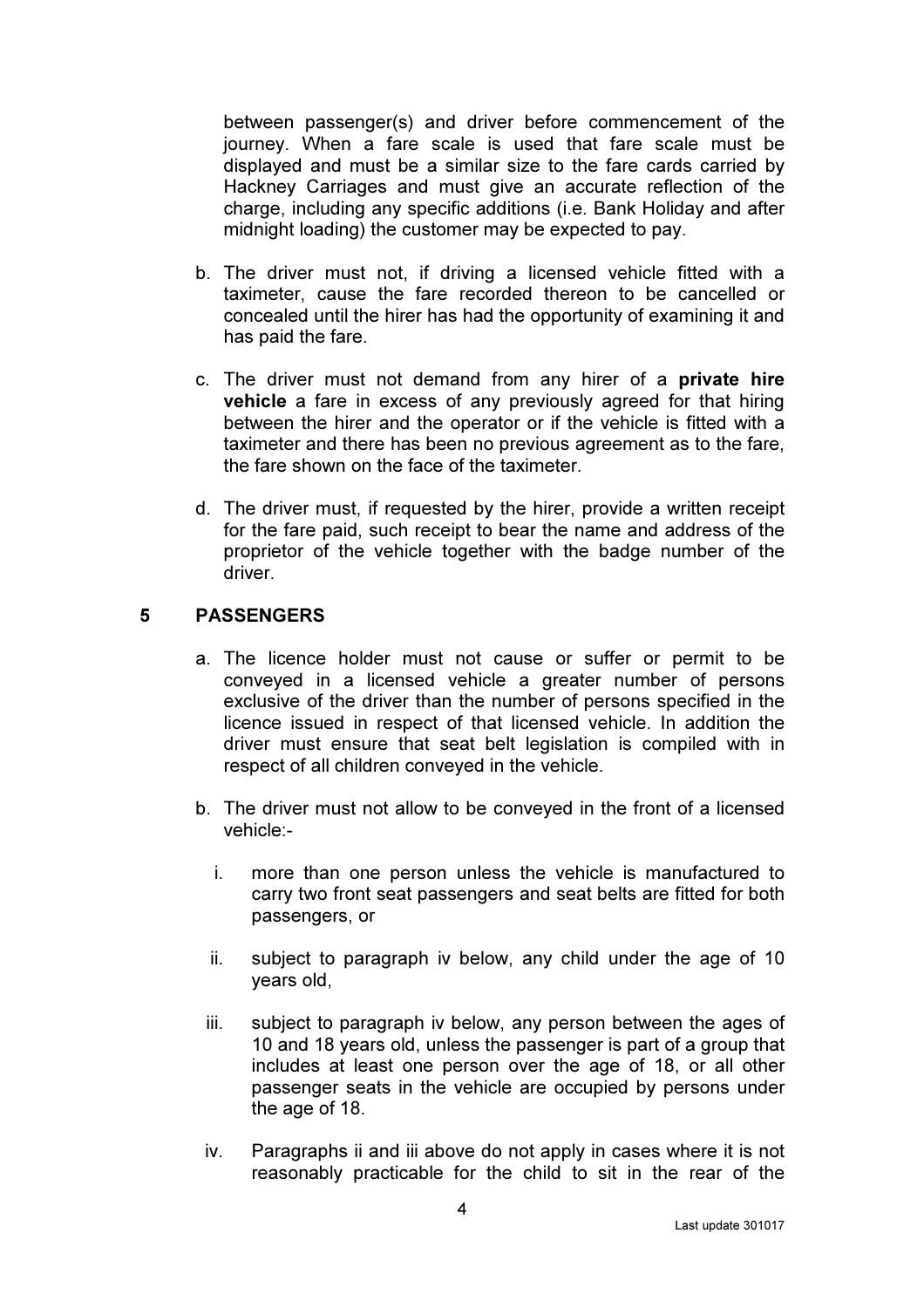vehicle due to them having impaired mobility or some other impairment that would mean that it is safer for them to sit in the front seat. The impairment must be confirmed by an appropriate adult (who is independent of the driver). The adult must be familiar with the child's specific needs and confirm that it is not reasonably practicable for the child to sit in the rear seat as a result of that impairment. In these cases a record must be made of the adult's name and contact details and this record must be retained by the driver for at least 28 days.

- c. The driver must not, without the consent of the hirer of the vehicle, convey or permit to be conveyed any other person in that vehicle.
- d. The driver must provide all reasonable assistance to passengers and especially those with a disability. The Equality Act 2010 places the following duties on licensed drivers:-

#### Duty to assist passengers in Wheelchairs

Section 36 of the Disability Discrimination Act 1995 places a duty on the driver of a designated\* wheelchair accessible hackney carriages and private hire vehicles to:

- Carry the passenger while in the wheelchair;
- Not to make any additional charge for doing so;
- If the passenger chooses to sit in a passenger seat to carry the wheelchair;
- To take such steps as are necessary to ensure that the passenger is carried in safety and reasonable comfort; and
- To give the passenger such mobility assistance as is reasonably required.

\* Designated vehicles are those listed by the Licensing Authority under section 167of the Equality Act 2010 as being a 'wheelchair accessible vehicle'

Section 36 of the DDA 1995 remains in effect until such time as section 165 of the Equalities Act 2010 comes into force. It will then be a condition of licence that drivers adhere to the requirements of s165 of the 2010 Act.

#### Duty to carry guide dogs and assistance dogs

e. The driver must not fail or refuse to carry out a booking by or on behalf of a person with disabilities who is accompanied by an 'assistance dog' unless the driver has a Medical Exemption granted by the Licensing Authority and is displaying the Exemption Certificate in the approved manner or in the vehicle.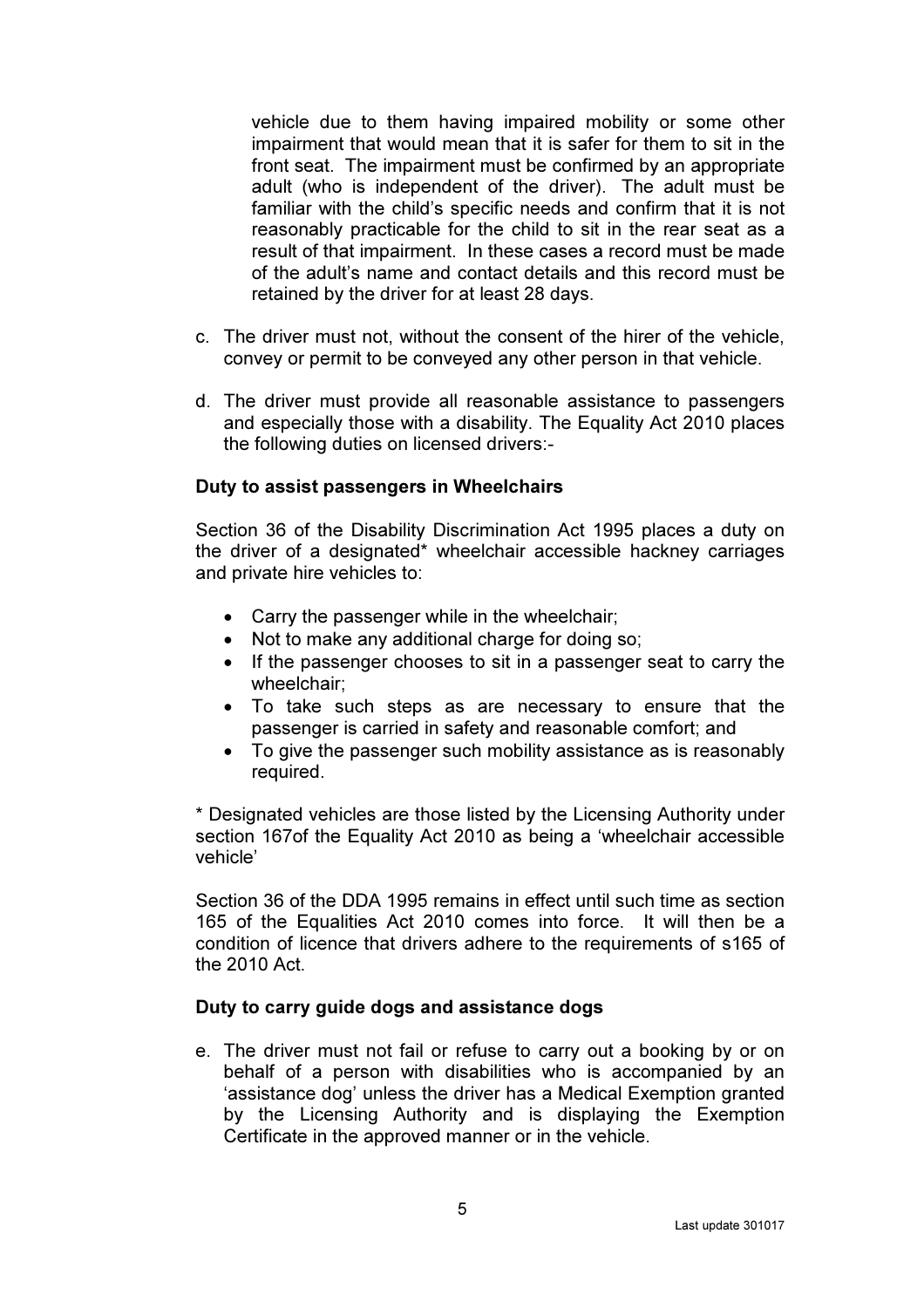Any animal belonging to or in the custody of any passenger should remain with that passenger and be conveyed in the front or rear of the vehicle.

Drivers are advised to have a blanket / towel which is kept in the boot of the licensed vehicle to be used where he/she may have concerns about excess dog hair being left in the vehicle.

### 6 FOUND PROPERTY

The driver must, following the setting down of passengers, ascertain if any property belonging to the hirer(s) has been left in the vehicle and if not immediately able to return any such property, must deliver the item to Rotherham Police Station (Main Street) at the earliest opportunity, unless an alternative arrangement has been made with the owner of the property.

### 7 MEDICAL CONDITION(S)

- a. The licence holder must notify the Council in writing without undue delay of any change in medical condition.
- b. The licence holder must at any time, or at such intervals as the Council may reasonably require, produce a certificate in the form prescribed by the Council signed by a registered medical practitioner to the effect that he/she is or continues to be physically fit to be a driver of a private hire/hackney carriage vehicle.

#### 8 CONVICTIONS, CAUTIONS, ARREST ETC.

The licence holder must notify the Council in writing within 5 working days (or 3 working days in the case of arrest) providing full details of any conviction, binding over, caution, warning, reprimand or arrest for any matter (whether or not charged) imposed on him / her during the period of the licence.

The 5 days excludes a Saturday or a Sunday, Christmas Eve, Christmas Day, Good Friday, Bank Holidays or any other day on which the Licensing Office is closed.

What should be reported:-

- Any conviction (criminal or driving matter);
- Any caution (issued by the Police or any other agency);
- Issue of any Magistrate's Court summonses against you;
- Issue of any fixed penalty notice for any matter;
- Any harassment or other form of warning or order within the criminal law including anti-social behaviour orders or similar;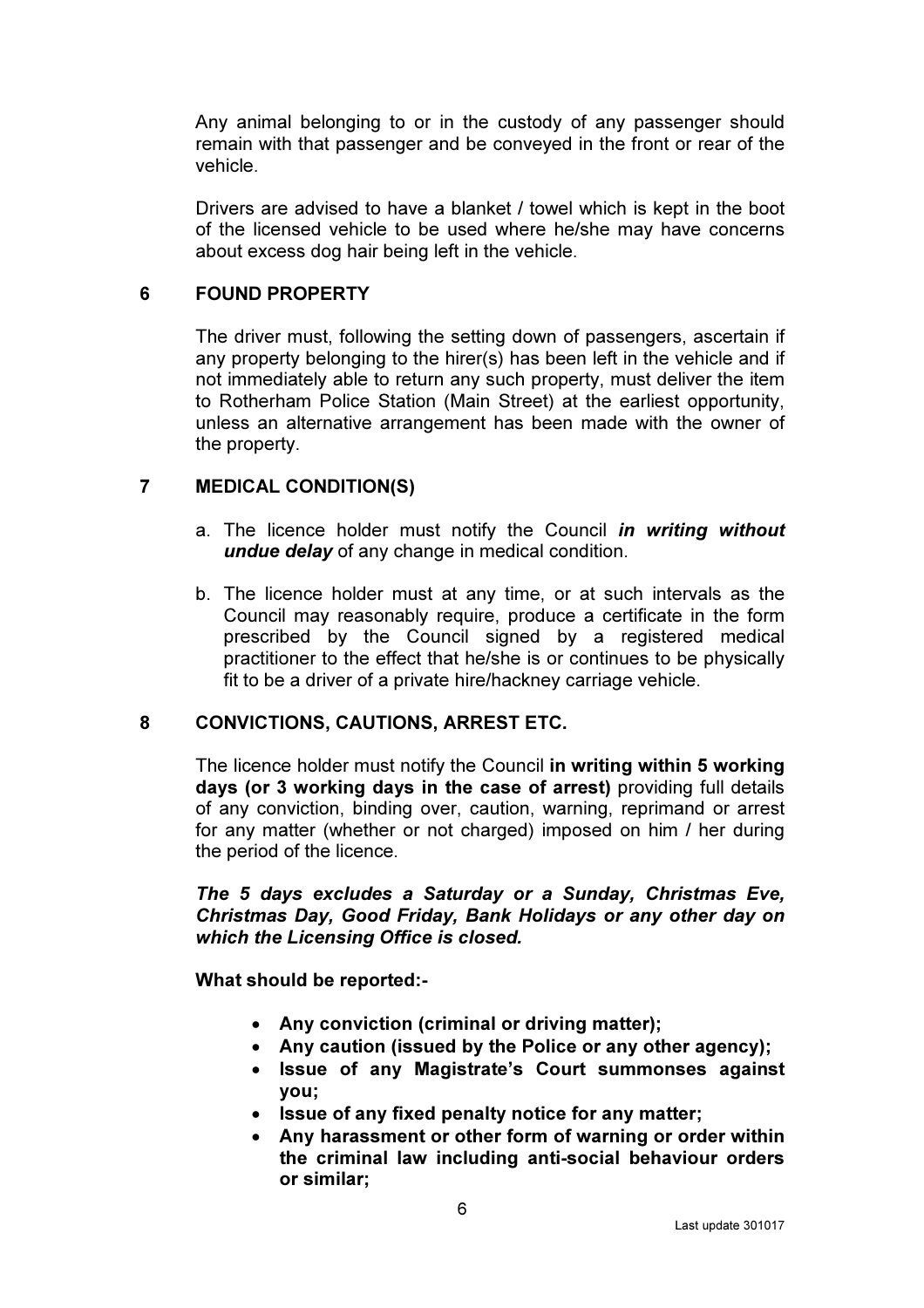- Arrest for any offence (whether or not charged).
- Any acquittal following a criminal case heard by a court.

### Fixed Penalty Notices

The driver must notify the Council in writing of the acceptance of any fixed penalty endorsement within 5 working days. The driver must subsequently produce his / her driving licence to the Council, immediately following its endorsement.

### Arrest for any Offence

Whether charged or not the driver must notify the Council within 3 working days of their arrest for an alleged offence(s).

### 9 DISCLOSURE AND BARRING SERVICE ONLINE UPDATE **SERVICE**

All licence holders must subscribe to the Disclosure and Barring Service Online Update Service. Any costs associated with maintaining this subscription must be met by the licence holder.

The licence holder must give permission for the council to undertake checks of their DBS status should the council consider it necessary to do so. The council will use the update service to monitor the criminal record of licence holders.

### 10 CHANGE OF OPERATOR

The licence holder must notify the Council in writing within 5 working days \* of any change of operator through whom he/she works.

\* The 5 working days excludes a Saturday or a Sunday, Christmas Eve, Christmas Day, Good Friday, Bank Holidays or any other day on which the Licensing Office is closed.

### 11 CHANGE OF ADDRESS

The licence holder must notify the Council in writing within 5 working days \* of any change of his/her address taking place during the period of the licence, whether permanent or temporary.

\* The 5 working days excludes a Saturday or a Sunday, Christmas Eve, Christmas Day, Good Friday, Bank Holidays or any other day on which the Licensing Office is closed.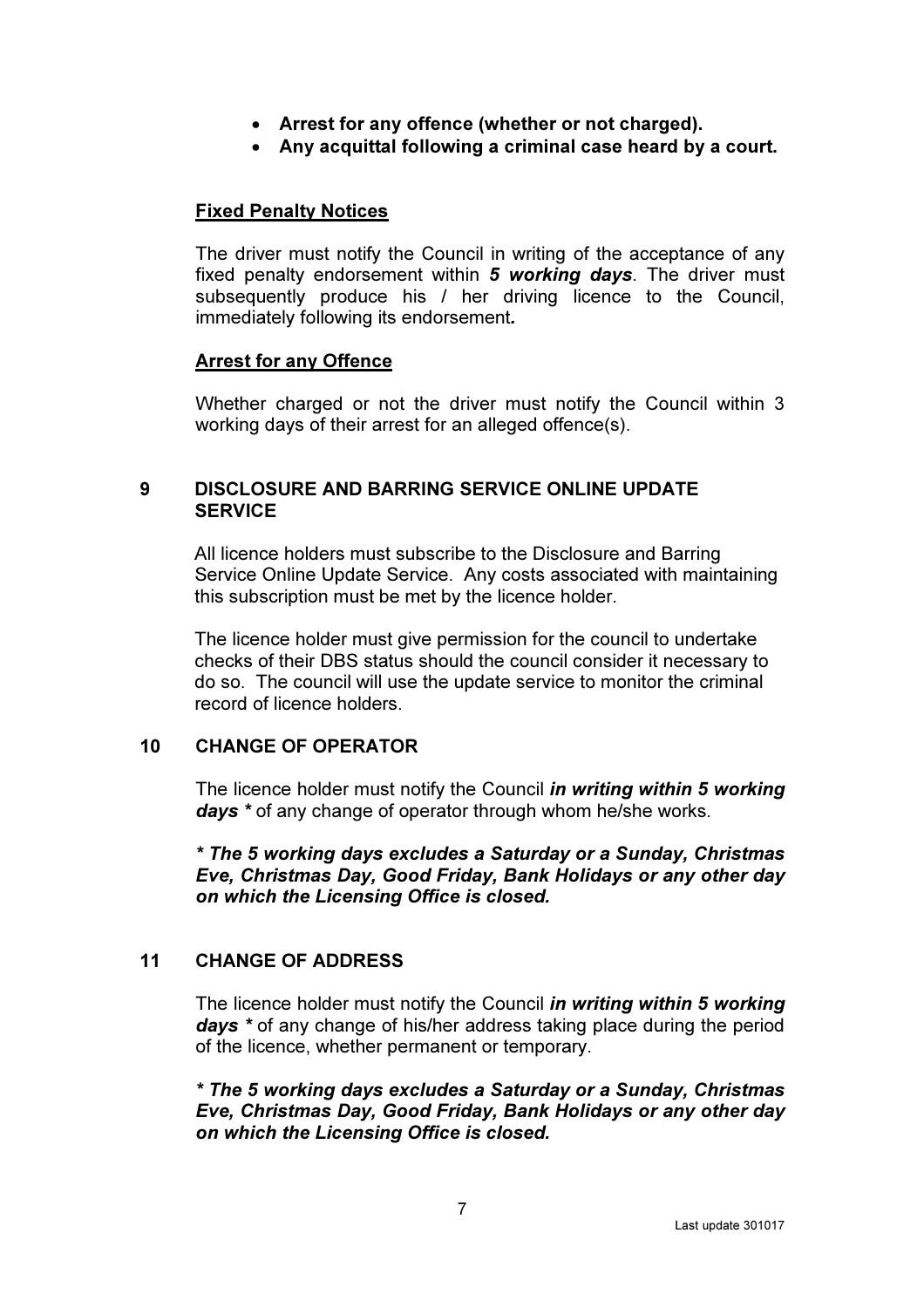### 12 WORKING HOURS

Licensed drivers will not drive when their ability to do so is impaired by having worked excessive hours. The maximum daily driving time is 9 hours, and drivers must have a break lasting at least 45 minutes after driving for 4.5 hours (The break can be divided into two periods – the first at least 15 minutes long and the second at least 30 minutes  $$ taken over the 4.5 hours).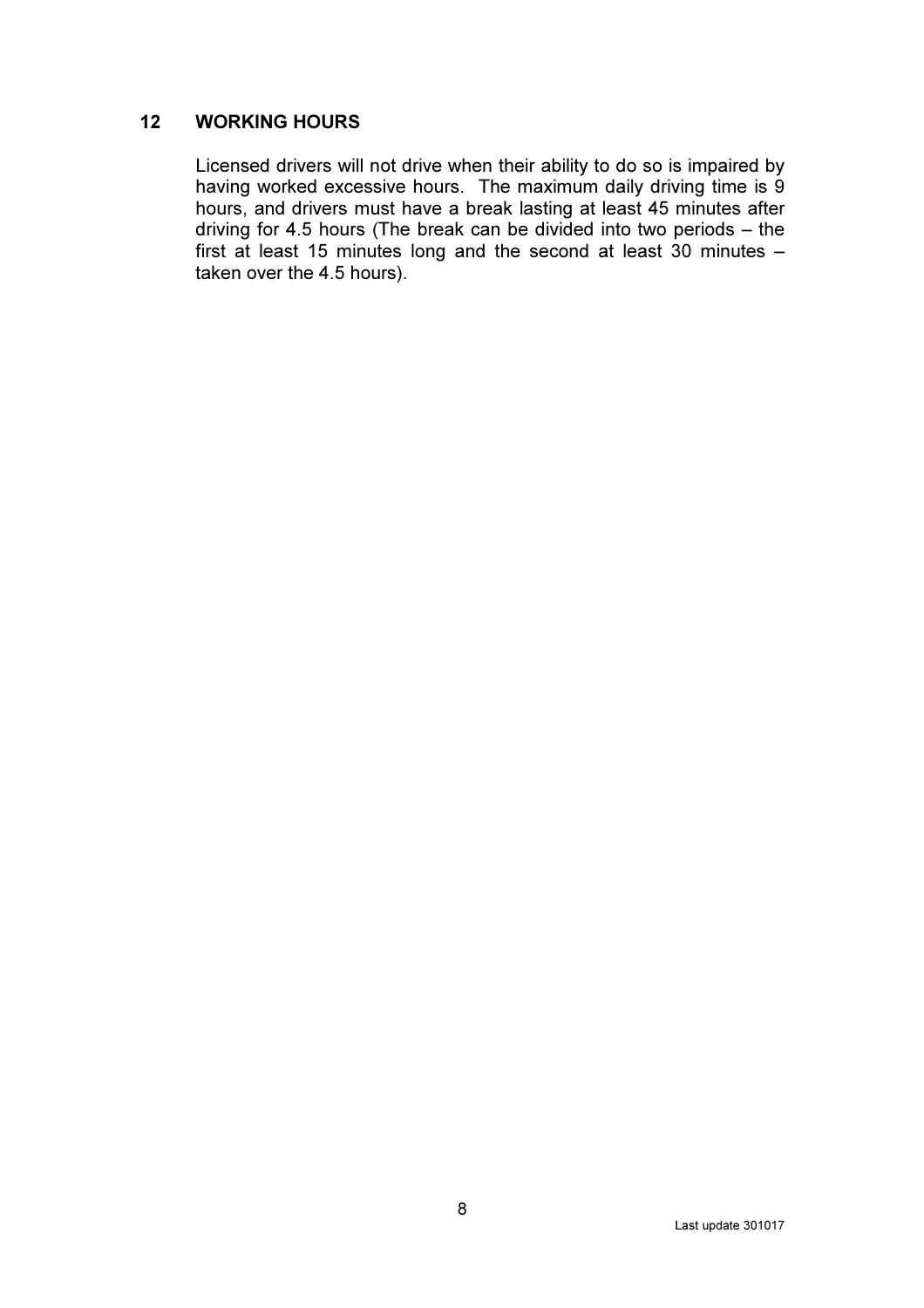### 14 CUSTOMER AND OTHER PERSONAL INFORMATION

Drivers must ensure that any personal information obtained during the course of their business is stored securely, and only retained for as long as is absolutely necessary. Access to this information must be restricted to those that will use it for the purpose for which it has been collected.

Personal information must not be used for any other purpose other than that for which it was collected without the express permission of the individual to which the information relates.

For example, telephone numbers provided by customers so that they can be alerted / updated by SMS text message with regard to a booking they have made must only be used for this purpose. The information must not be retained by the driver after the text message has been sent, and / or used for any other purpose (such as unsolicited marketing calls).

### 15 OCCASIONS WHEN LICENSED DRIVERS ARE NOT UTILISING THEIR LICENSES FOR AN EXTENDED PERIOD OF TIME

 If circumstances are such that a licensed driver does not intend to work as hackney carriage / private hire driver in Rotherham for a period exceeding 4 months, they must surrender their licence to the council. The licence must be surrendered as soon as it becomes clear that the holder will not be working for a period exceeding this time.

Once the council is in receipt of the licence, the licence will be suspended until such time as the holder is in a position to commence work again. The council reserve the right to undertake any checks in relation to the licence holder that may be required to ensure that the driver remains a fit and proper person to hold a licence. Such checks may include a medical examination, DBS disclosure and checks with other agencies.

Examples of circumstances that may require the surrender of the licence include:

- The licence holder intends to spend an extended period of time outside of the UK
- The licence holder is ill or unable to work for some other reason.

This is not an exhaustive list.

# 16 DUTY TO COOPERATE ON REGULATORY MATTERS

Licensed drivers must co-operate with authorised officers of the council in all matters relating to the regulation of the licensed vehicle trade.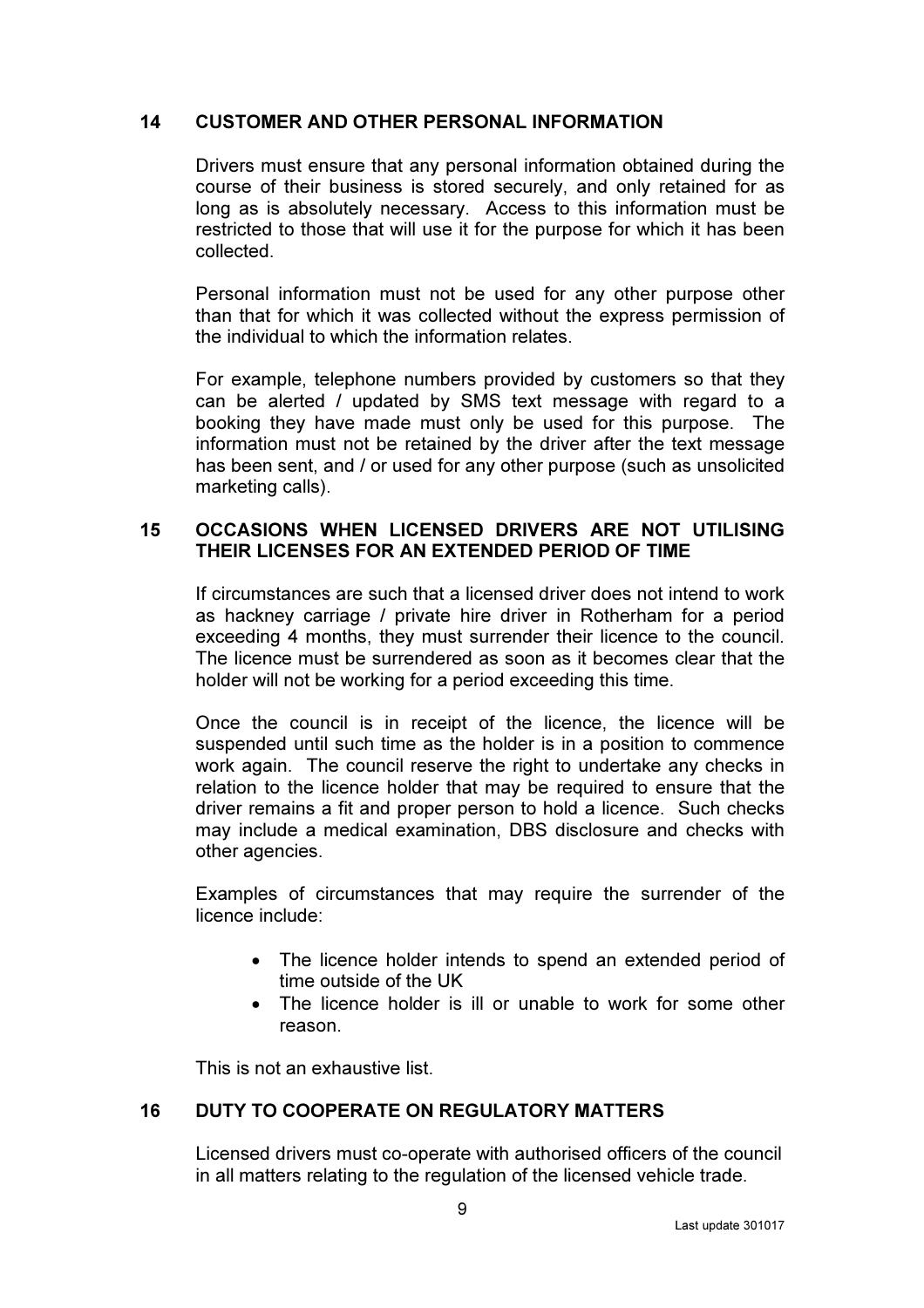However nothing in this condition affects the licence holders statutory protection afforded by other legislation.

# 17. APPEARANCE OF DRIVER

If a licensed driver alters their appearance significantly (for example by growing / removing a beard or moustache, changing hair colour etc), they must request a replacement ID badge from the council at the earliest opportunity and supply them with a up to date photograph that is an accurate portrayal of their current appearance.

# 18. ACCIDENTS

If at any time the vehicle is involved in an accident, however minor, the driver must inform the Council of this fact as soon as possible and in any event within 1 working day (by telephone or email). An accident report form (available from the licensing office) must then be completed and submitted to the Council within five working days of the accident occurring (except in exceptional circumstances when the report must be made as soon as possible after the five working day deadline – an example of an exceptional circumstance would be that the driver is incapacitated due to the accident and physically unable to make the notification).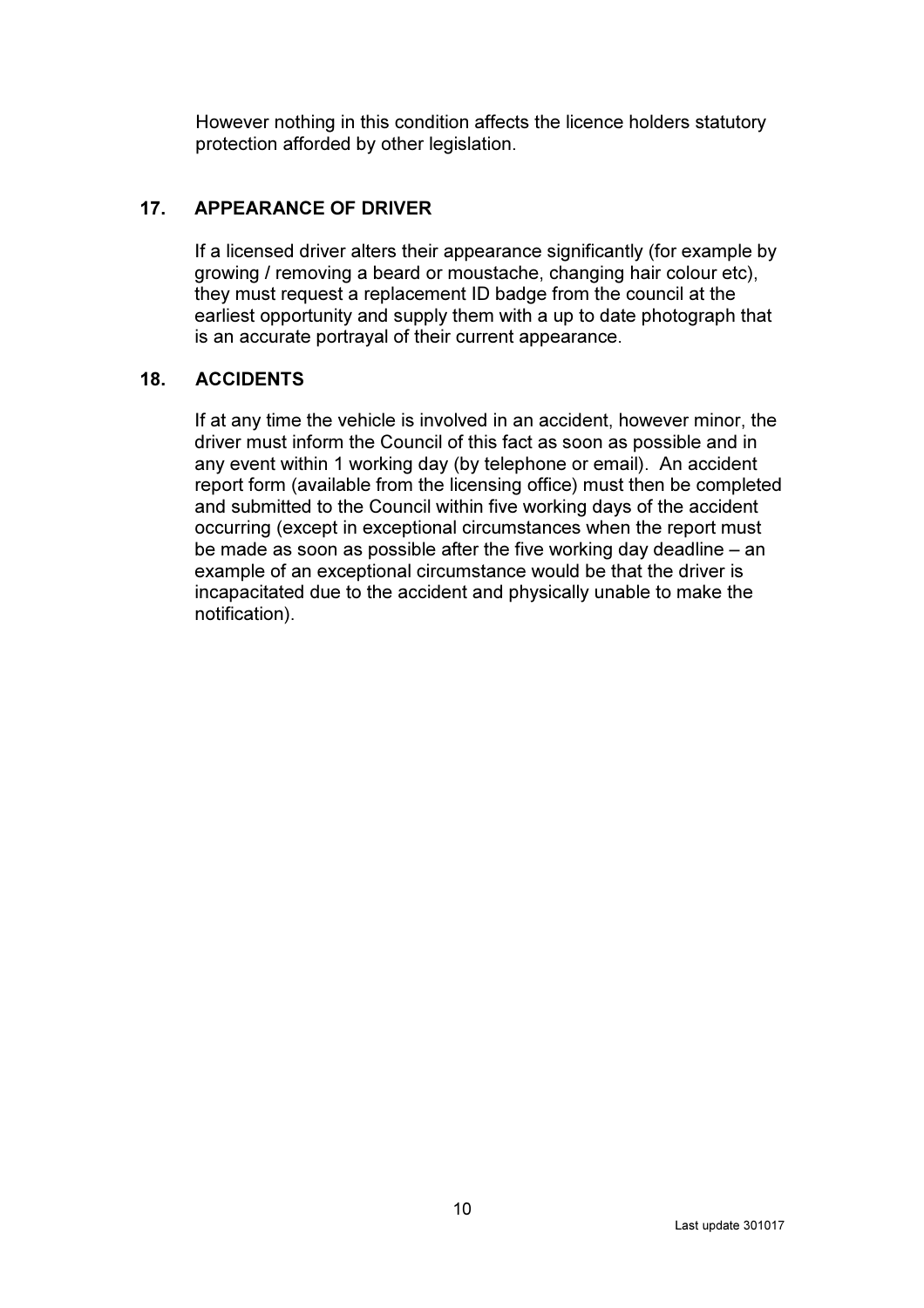#### NOTES

- (i) These conditions should be read in conjunction with the provisions of Part II of the Local Government (Miscellaneous Provisions) Act 1976.
- (ii) Any person who commits and offence against any of the provisions of the Act of 1976 pursuant to Section 76 may be liable on summary conviction to a fine not exceeding level 3 on the standard scale or to such other penalty as expressly provided in the Act. The licence holder should ensure compliance at all times.
- (iii) The use of a vehicle not licensed as a private hire vehicle or Hackney carriage to fulfil any private hire booking is prohibited even if no fare is charged for the journey or irrespective of when, how and to whom any fare is payable.
- (iv) A child can travel in a licensed vehicle without a child car seat, however the following must be observed:
	- a. children under 3 years of age can travel without a child's car seat or seat belt, but only on the back seat
	- b. children aged 3 years or older can travel without a child's car seat if they wear an adult seat belt
- (v) If at any time the conduct of the driver leads to concerns by the Council as to whether they remain a fit and proper to hold a licence, the Council will investigate the conduct and if satisfied that the driver is no longer fit and proper person the driver licence may be suspended and subsequently revoked.
- (vi) Failure to declare any conviction within the required timescale together with the nature of the conviction will be taken into account in deciding whether a licence holder is a fit and proper person to hold a hackney carriage/private hire driver licence. This may result in the suspension, revocation or refusal to renew the hackney carriage/private hire driver licence.
- (vii) ANY INFRINGEMENT OF THE LICENSING CONDITIONS COULD LEAD TO SUSPENSION OF REVOCATION OF THE LICENCE.
- (viii) ANY REQUEST FOR ADVICE FROM THE COUNCIL IN RELATION TO LICENSING LEGISLATION SHOULD BE IN WRITING TO WHICH A WRITTEN RESPONSE WILL BE GIVEN SO AS TO AVOID ANY FUTURE DISPUTE AS TO THE ADVICE GIVEN. THIS DOES NOT PRECLUDE YOU FROM OBTAINING YOUR OWN INDEPENDENT LEGAL ADVICE.